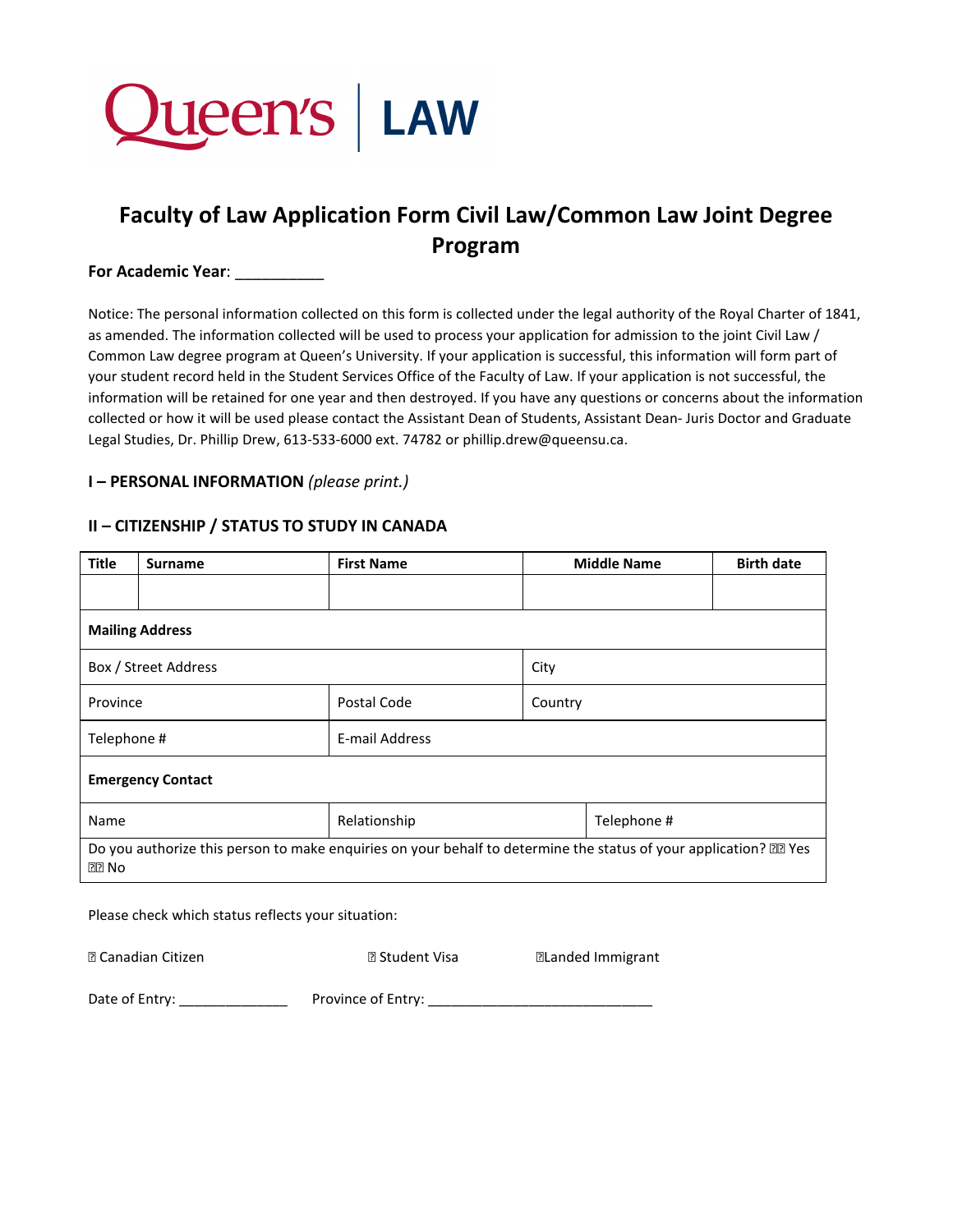## **III – LSAT AND APPLICATION ACTIVITY**

| List the other Law Schools to which you are applying:       |       |              |                       |             |                    |  |
|-------------------------------------------------------------|-------|--------------|-----------------------|-------------|--------------------|--|
| Have you Attended or Applied to Our<br>University Before?   | (Y/N) | Attended in: |                       | Applied in: |                    |  |
| When did you take the Law School<br>Admissions Test (LSAT)? | Month | Year         | # of Times<br>Written | Score       | Percentile Ranking |  |

## **IV – ACADEMIC HISTORY**

| Post-Secondary                          | <b>Province and</b> | <b>From</b> |                 | To    |                | Degree/Diploma |                          |
|-----------------------------------------|---------------------|-------------|-----------------|-------|----------------|----------------|--------------------------|
| <b>Institutions</b>                     | Country             | Month       | Year            | Month | Year           |                | <b>Obtained/Expected</b> |
|                                         |                     |             |                 |       |                |                |                          |
|                                         |                     |             |                 |       |                |                |                          |
|                                         |                     |             |                 |       |                |                |                          |
|                                         |                     |             |                 |       |                |                |                          |
|                                         |                     |             |                 |       |                |                |                          |
| Name of Program Currently Registered In |                     |             | General Program |       | <b>Honours</b> |                | Major Subject            |
|                                         |                     |             |                 |       |                |                |                          |

## **V – CERTIFICATION**

Have you ever been subjected to academic or nonacademic discipline or been required to withdraw from a law school or post-secondary program?

(If yes, attach full details.)  $\mathbb{Z}$  YES  $\qquad \mathbb{Z}$  NO

I certify that the information and documents required or submitted with or to be supplied are true, complete and correct including my declaration of citizenship and status in Canada. I understand that if any information is false or misleading or that if any material information has been concealed, this will invalidate my application and will result in immediate rejection, or in the revocation of my admission and/or registration if I have been admitted. I further authorize the university to verify any information provided as part of this application.

DATED THIS \_\_\_\_\_ DAY OF \_\_\_\_\_\_\_\_\_\_, 2\_\_\_\_\_. SIGNATURE: \_\_\_\_\_\_\_\_\_\_\_\_\_\_\_\_\_\_\_\_\_\_\_\_\_\_

The Admissions Committee will make a decision to offer you a position or deny your application. One of the conditions of accepting an offer is that you consent to the University notifying other law schools that you have accepted an offer at this law school. This is advance notice of that requirement and your signature below evidences your consent to the disclosure of the fact of your acceptance to others during the admissions process and in preparation for the start of the academic year.

DATED THIS \_\_\_\_ DAY OF \_\_\_\_\_\_\_\_\_\_, 2\_\_\_\_. SIGNATURE: